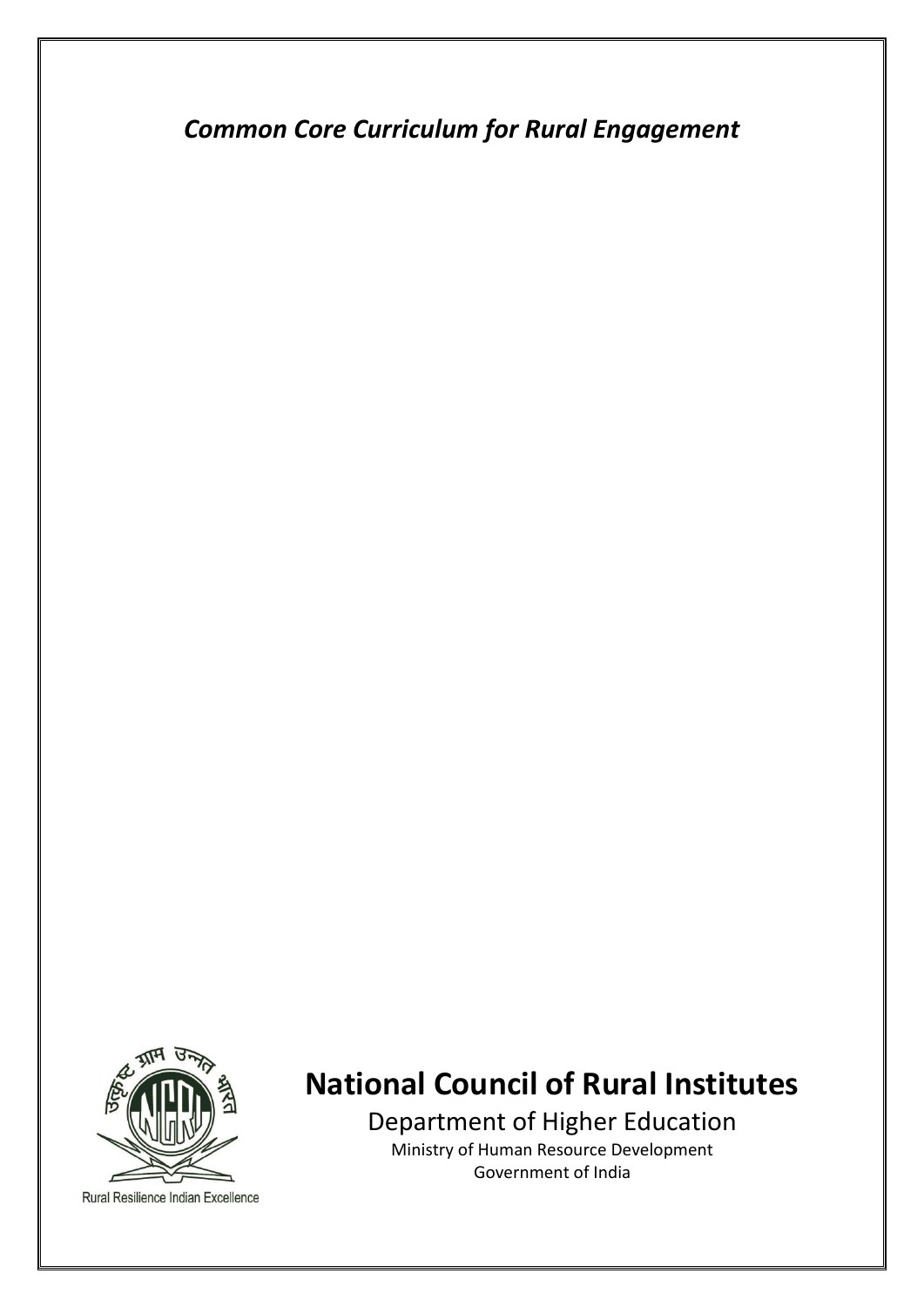## *Common Core Curriculum for Rural Engagement*

#### *Background*

Rural or Community Engagement in Higher Education is one where sustainable networks, partnerships, communication media, and activities between Higher Education Institutions and communities are fostered at various levels. There is an inevitable and symbiotic relationship that exists between communities and Higher Education Institutions.

Communities help provide human resources that are necessary for higher education systems to foster and carry out their purposes. Higher Education Institutions in turn train students who eventually fill job vacancies and establish businesses of their own in society.

Engagement activities between communities and higher education may be formal or informal. Examples of community engagement initiatives include building relationships through collaboration initiatives, business ventures; meetings & conferences, sports events, research projects, etc.

Vast online repositories through university libraries and other digital media provide a unique ability for Higher Education Institutions to share information with communities in ways that were unimaginable prior to the 1990s.

Thus, meaningful community engagement should bring benefits for communities and continuous academic development to institutions.

#### *Introduction*

University education in India has been adopting several strategies for building the spirit of Community Service in students. Currently, there is no prescribed curriculum for inculcating this spirit among the students. Hence, it is imperative that a Rural Community Engagement curriculum be developed which can be offered as a compulsory course to all the students. In order to bridge the gap between the expectations and actual practices, there is a need to integrate two important aspects in the proposed curriculum viz., Living and Learning.

There is also an impending need for the engagement of the enthusiastic young generation, in the course of their education, about local community issues and challenges prevalent in the rural community. Currently, there is a huge gap between the textual knowledge and evolving contextual practices of rural India. Community engagement by students should also aid disaster mitigation, disaster management and disaster resilience needs of the society.

A draft curriculum on Rural Engagement has been developed based on group discussions held by group of faculty members from across Central and State universities in India.

## *Characteristics*

The following core characteristics form the basic framework of the community based learning model which are prime factors that are considered while developing the curriculum.

- 1. **Meaningful Content**: in Community Engagement, learning occurs in relevant places where challenges are experienced. It focuses on issues that involve students through direct engagement with the communities for addressing and responding to these challenges.
- 2. **Voice and Choice:** In Community Engagement, learning tasks are active processes and they allow students to take an active role in the decision making process while performing these tasks.
- 3. **Personal and Public Purpose:** In Community Engagement process, the learning goals connect personal achievement to public purpose through community engagement.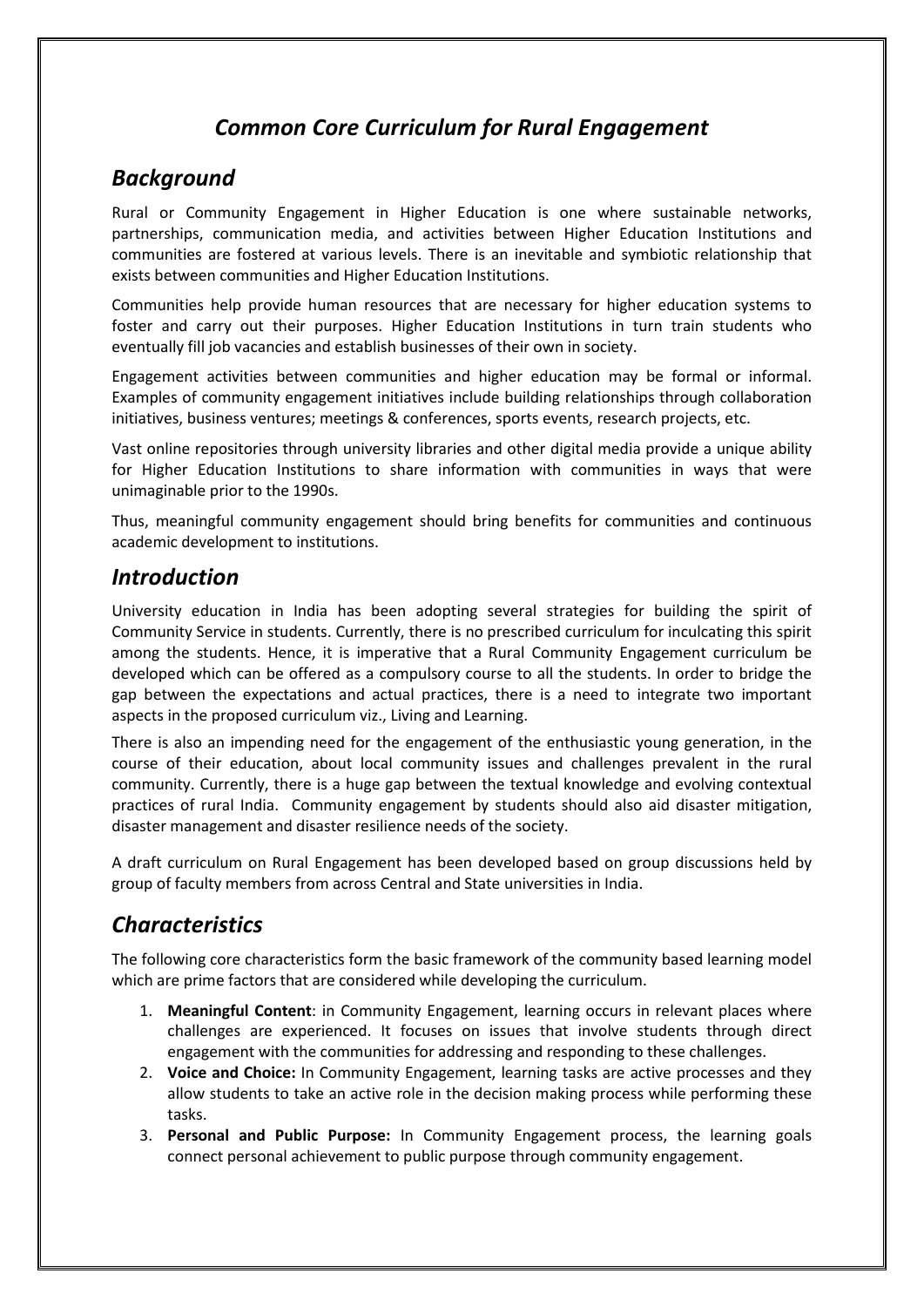- 4. **Assessment and Feedback:** In transacting a Community Engagement Course, there is an administration of ongoing assessment supported by mentoring that gives students the opportunities to learn from their successes and failures. It also gives them an insight into their prevailing standards and the understanding of the gap between the current and expected standards.
- 5. **Resources and Relationships:** Community partnerships increase the community resources and community relationships which are utilized by students during learning and action, making it an interactive, real time learning.

#### *Curriculum Design*

- **Objectives**
- Rationale
- Proposed Model of Curriculum
- Practicum Details
- Assessment
- Outcomes

### *Objectives*

The following Objectives have been framed for the proposed curriculum on Rural Engagement:

- 1. To provide practical opportunities for students for participation in rural community mobilization, service engagement and empowerment activities along with trained resident community volunteers
- 2. To orient students on Village Development Plans incorporating the aspects of the Village Disaster Management Plan.
- 3. To promote preparation of strategies for building resilience and community responding system in nutrition including water, food safety and healthcare.
- 4. To promote preparation and implementation of community resilience development plan for identified, mutually agreed and prioritized aspects for channelizing financial and physical support from Corporate Social Responsibility grants.

#### *Rationale*

Community engagement can be a big game changer for rural communities. Though traditional extension and outreach programs are desperately trying to bring in the desired outcomes, they are just not sufficient to heal the rift between higher education and public life. What is required is an approach that extends beyond service and outreach to actual 'engagement'. By this, we mean that there is a need to move from a model of 'public service' where universities do things for 'passive & needy public', to one of 'public work that taps, engages and develops the civic agency, talents and capacities of everyone, inside and outside the academy". Therefore, the requirement of today is an 'engaged model of university outreach' which is far more collaborative than the customary conventional approach.

Hence, Higher Education which is generally organized into highly specialized disciplines requires a paradigm shift towards a more systemic perspective, emphasizing collaboration, cooperation and partnership (UNESCO Chair, 2015). There is an urgent need to promote rural communitystudent engagement through the Rural Camps, Village Visits, Village Studies, etc.

The various forms of community engagement are: (PRIA, 2014):

- *1. Linking 'formal' learning and the local community*
- *2. Researching with the community*
- *3. Sharing knowledge with the community*
- *4. Designing new curriculum and courses*
- *5. Involving local practitioners as trainers*
- *6. Social Innovation by students*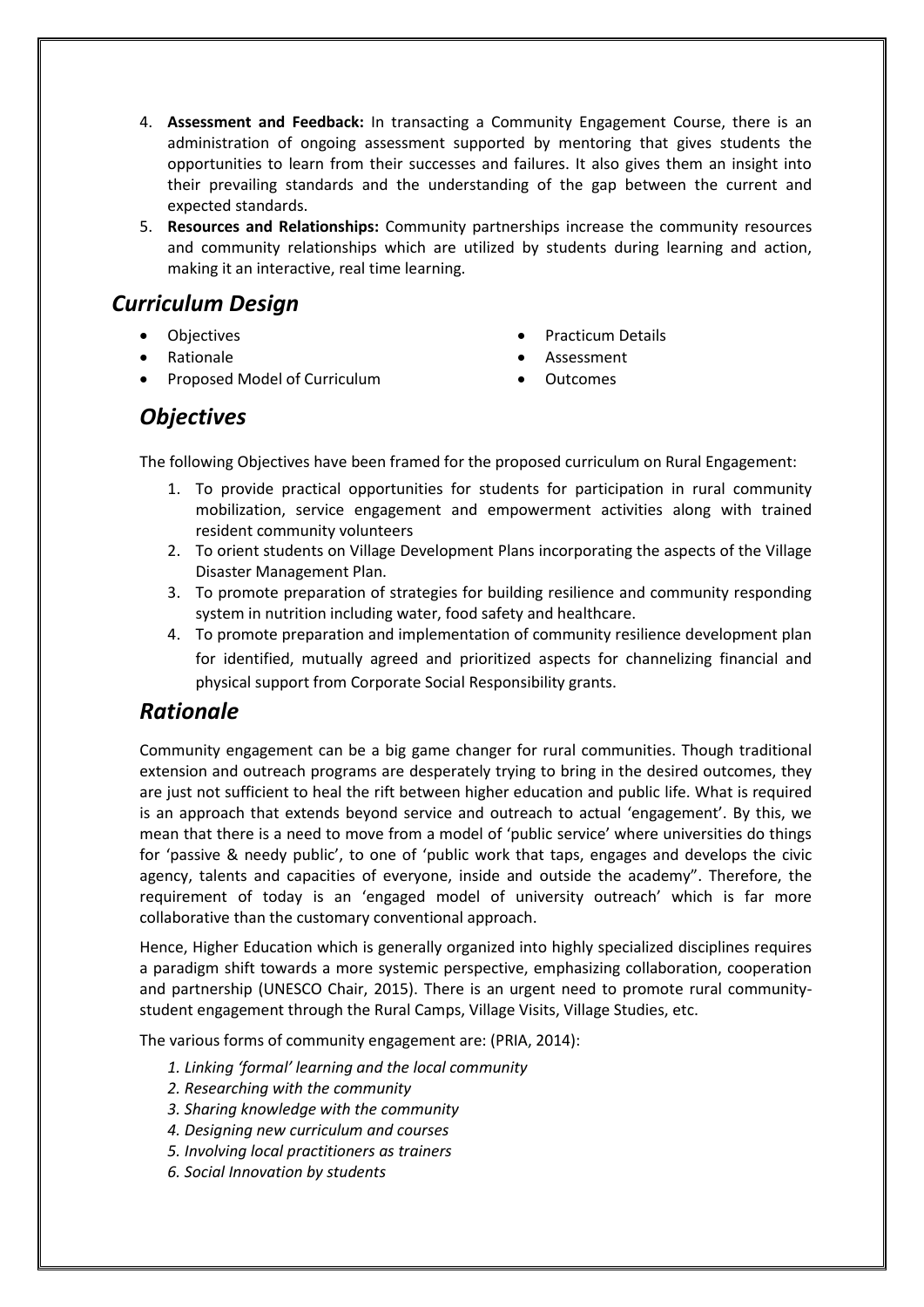## *Proposed Model of Curriculum*

The curriculum is proposed for two consequent semesters. It is interdisciplinary in nature and more practice oriented.

| S.N                | <b>Module Title</b>                                              | <b>Module Content</b>                                                                                                          | Teaching/<br><b>Learning</b><br><b>Methodology</b>                    | <b>Number</b><br>of Classes |
|--------------------|------------------------------------------------------------------|--------------------------------------------------------------------------------------------------------------------------------|-----------------------------------------------------------------------|-----------------------------|
| Semester I         |                                                                  |                                                                                                                                |                                                                       |                             |
| 1.                 | <b>Rural Society</b>                                             | Dynamics of Rural Society:<br>Social, Economic, political and<br>cultural                                                      | Group discussion                                                      | 4                           |
| 2.                 | Change                                                           | <b>Community Goal Setting: Inner</b><br>Engineering                                                                            | <b>Group Exercise</b>                                                 | $\overline{4}$              |
| 3.                 | Participatory<br>Learning, Social<br>Mapping                     | Approaches and Methods,<br><b>Community Project Proposal</b><br>and Project Management,<br>Concept and Steps, Thematic<br>Maps | Field Visit,<br>Participation                                         | 12                          |
| 4.                 | Village<br>Development and<br><b>Disaster</b><br>Management Plan | Village Development Plan<br>including aspects and process<br>of preparation of Village<br>Disaster Management Plan             | Case Study<br>Interview,<br>Participation, Field<br><b>Visit</b>      | 6                           |
| <b>Semester II</b> |                                                                  |                                                                                                                                |                                                                       |                             |
| 5.                 | <b>Resource Mapping</b>                                          | Natural and Human Resource<br><b>Mapping and Management</b>                                                                    | Demonstration,<br>Interview, Field Visit<br><b>Mapping</b>            | 6                           |
| 6.                 | <b>Rural Institutions</b>                                        | Engagement with School/<br>Street/Health Centre/<br>Panchayat/ SHGs                                                            | Case Study<br>Field Visit, Survey                                     | 6                           |
| 7.                 | Close to<br>Community                                            | Awareness: Health & Hygiene/<br>Rights / Policies & Programmes/<br>Corruption                                                  | Lecture,<br>Preparation of<br>Awareness<br>Programme Aids<br>coaching | 6                           |
| 8.                 | <b>Disaster</b><br>Management                                    | Disaster Preparedness-Risk<br>Reduction<br>Role and Responsibilities<br>Rehabilitation: Physical and<br>Psychological aspects  | Lecture,<br>Demonstration,<br><b>Training</b>                         | 4                           |
| 9.                 | Professional<br>Intervention                                     | Partnership with public, Private<br>and non-governmental<br>organizations                                                      | Field Visit, Mentoring<br>Facilitation                                | 6                           |